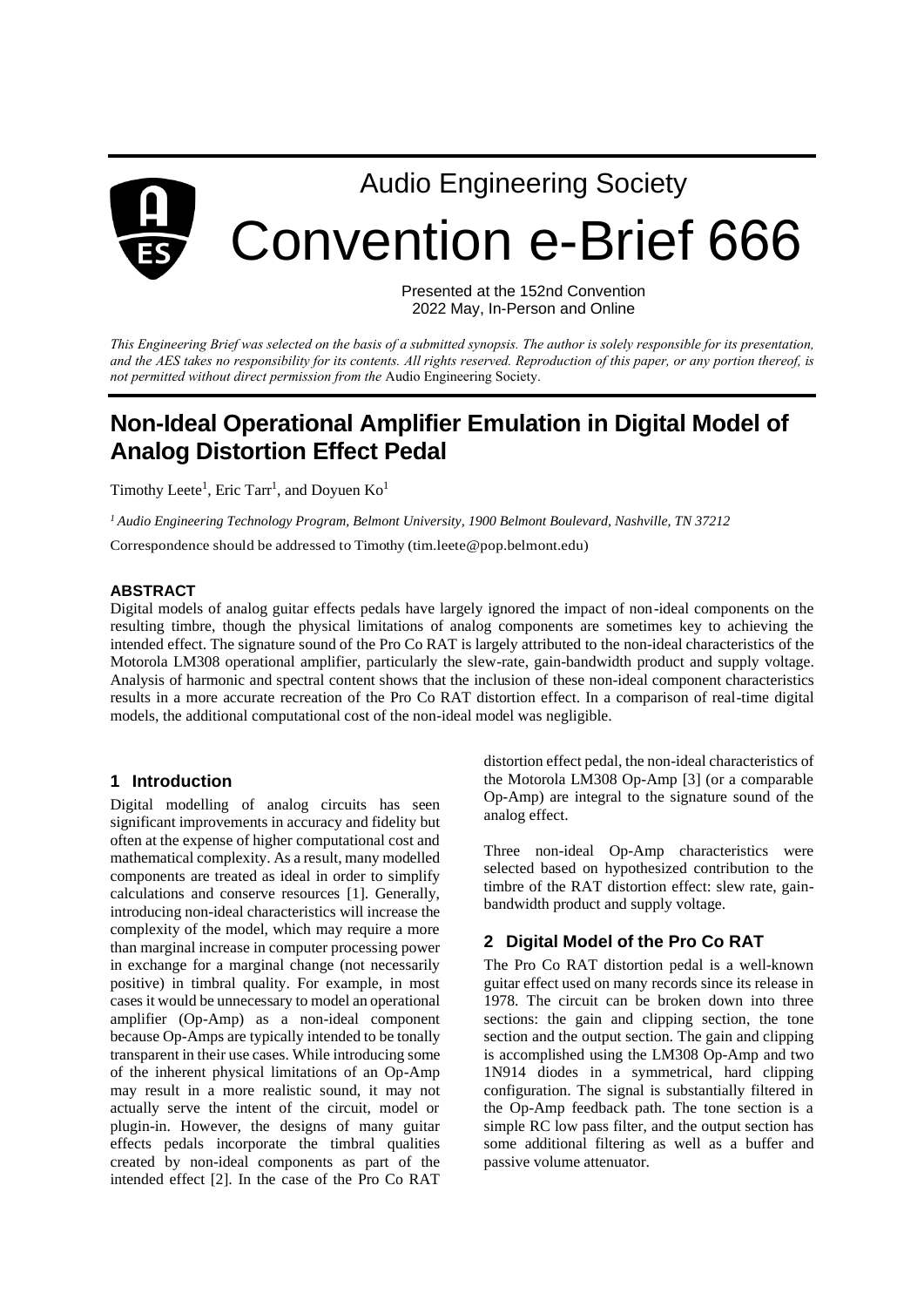For the purpose of simplifying this model, the power supply circuit and any biasing voltages or components were removed. This may have had some unintended consequences on the harmonic structure of the Op-Amp clipping, which will be addressed in the further research section.



Figure 1. Simplified schematic of the Pro Co RAT gain and clipping section.

The Pro Co RAT circuit was modelled in MATLAB using the nodal Discrete Kirchhoff (DK) method [4, 5]. This method was chosen because it can be optimized relatively easily for real-time processing. The diode clipping model uses a damped Newton-Raphson solver and was 8x oversampled in order to limit aliasing and increase stability [6]. The mathematics of discretizing an analog circuit model or simulating diodes are beyond the scope of this paper.

This non-ideal Op-Amp model attempts to emulate Op-Amp behaviour, rather than simulating the components of a physical Op-Amp circuit. Each of the three non-ideal characteristics are emulated algorithmically and integrated into the Pro Co RAT circuit model at the output node of the LM308. The effects are implemented in series and can function independent of one another. This allows for greater insight into the impact of each individual characteristic on timbral quality as well as stability.

#### **3 Slew Rate**

A non-ideal Op-Amp will have a finite limit on how quickly it can adjust to large changes in voltage. This limit is referred to as slew rate. Slew rate is measured in  $V/\mu$ s. In practical terms, when operating at the peak voltage (9V in this case), the Op-Amp will be unable

to accurately reproduce frequencies above a cut-off point. This results in a unique type of distortion. The LM308 is reported as having a slew rate of  $0.3$ V/ $\mu$ s, which makes it a very slow Op-Amp, with a maximum clean frequency of approximately 5.3 kHz at peak voltage [3, 7]. The RAT is able to introduce as much as 67 dB of gain, meaning almost the entire range of the distortion knob results in the LM308 operating at the 9V peak voltage.



To recreate this behaviour digitally, we converted V/µs to V/sample and determined the maximum possible slope for the LM308 model. By restricting signal slope within the bounds of the discretized slew rate, we were able to accurately emulate LM308 step performance (Figures 2 and 3).



# **4 Gain-Bandwidth Product**

A non-ideal Op-Amp will also have a finite limit on how quickly it can adjust to small changes in voltage. This results in an upper limit of frequencies that an Op-Amp is able to reproduce. As amplification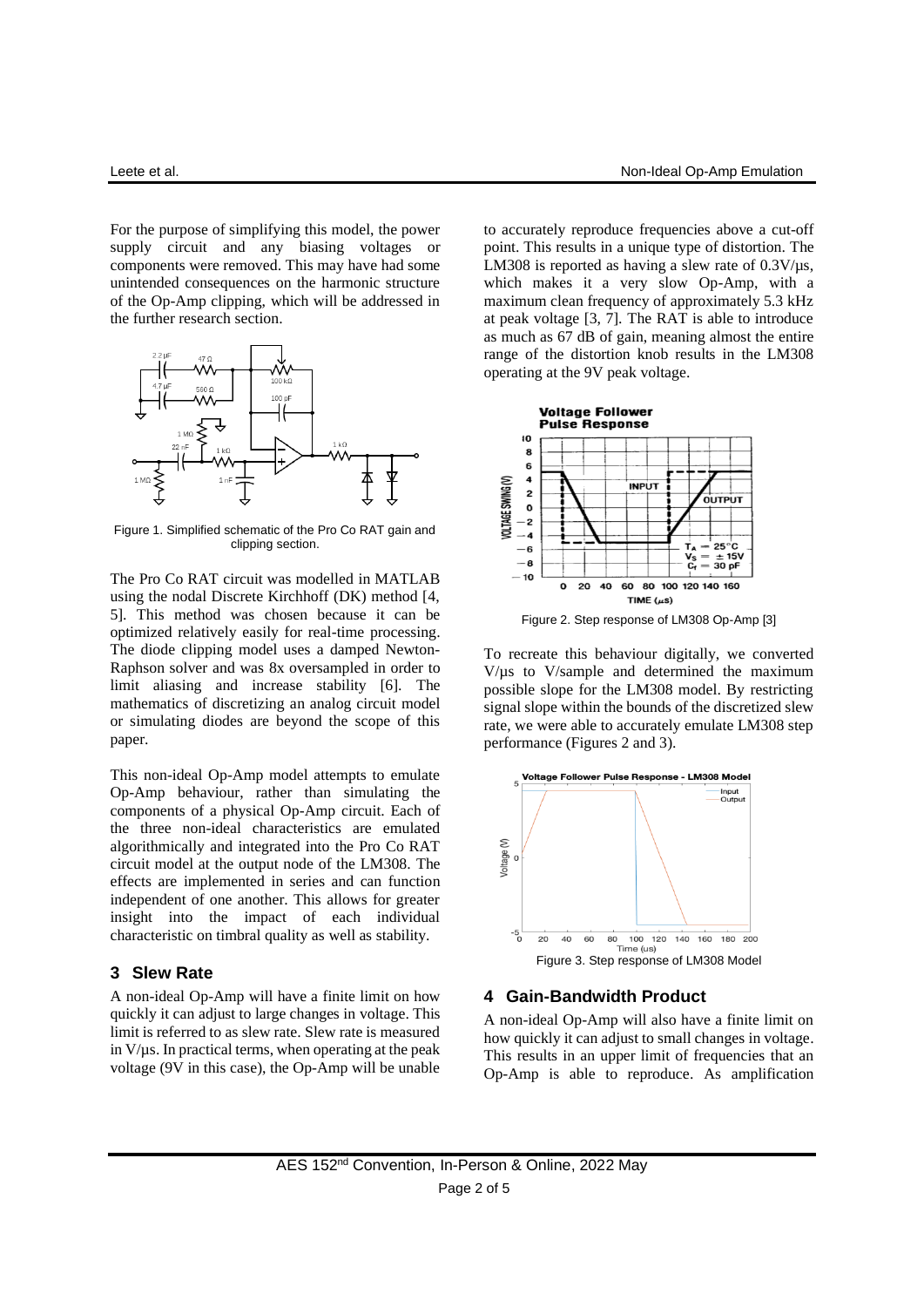increases, the upper limit is reduced and bandwidth decreases. Gain-bandwidth product is a measure of this phenomenon. In practical terms, this behaviour results in frequency dependent gain, with frequencies within the bandwidth being amplified by the expected amount, and frequencies outside of the bandwidth seeing a significant linear decrease in amplification.



Figure 4. Frequency response of LM308 Op-Amp [3]

At maximum theoretical gain, about 67 dB, the LM308 with a 30 pF compensation capacitor has a high frequency limit of about 500 Hz. In order to emulate this behaviour, we modelled a simple RC low pass filter with a variable cut off frequency. The filter slope is 6 dB/octave which mirrors the approximately 20 dB/decade seen in Figure 4. The cut off frequency is determined by the value of the "Distortion" potentiometer.





This method, while imperfect, allowed for a reasonably accurate recreation of the LM308 gainbandwidth product behaviour. The analog filter model provided more accurate gain-to-filter tracking than other algorithmic attempts.

#### **5 Supply Voltage**

The LM308 Op-Amp is capable of being run from +/-  $2V$  to  $+/- 18V$  [3]. For the RAT circuit, it is powered at 9V. The RAT operates with a 4.5V bias which means the LM308 is capable of accurately reproducing signals between 0 and 9V. When a signal exceeds those bounds, that signal is limited by those bounds. As stated in Section 2, the RAT circuit is capable of amplifying far beyond the 9V range, meaning that Op-Amp clipping is almost guaranteed and near constant.



The LM308 is not known to exhibit any esoteric Op-Amp clipping behaviour such as phase inversion or rail-sticking, so a simple hard clipping algorithm should suffice to replicate the impact of supply voltage on output. Because we have chosen to simplify the circuit to remove the 4.5V bias current, the 9V operating range is shifted to between -4.5V and 4.5V.

# **6 Comparison Method**

Using an Audio Precision analyzer, we compared the frequency response, harmonic content and noise of the Pro Co RAT pedal, a plugin utilizing an ideal Op-Amp model and a plugin utilizing a non-ideal Op-Amp model. the circuit analysis and architecture of the two plugins were identical, with the exception of the Op-Amp model. To match level between the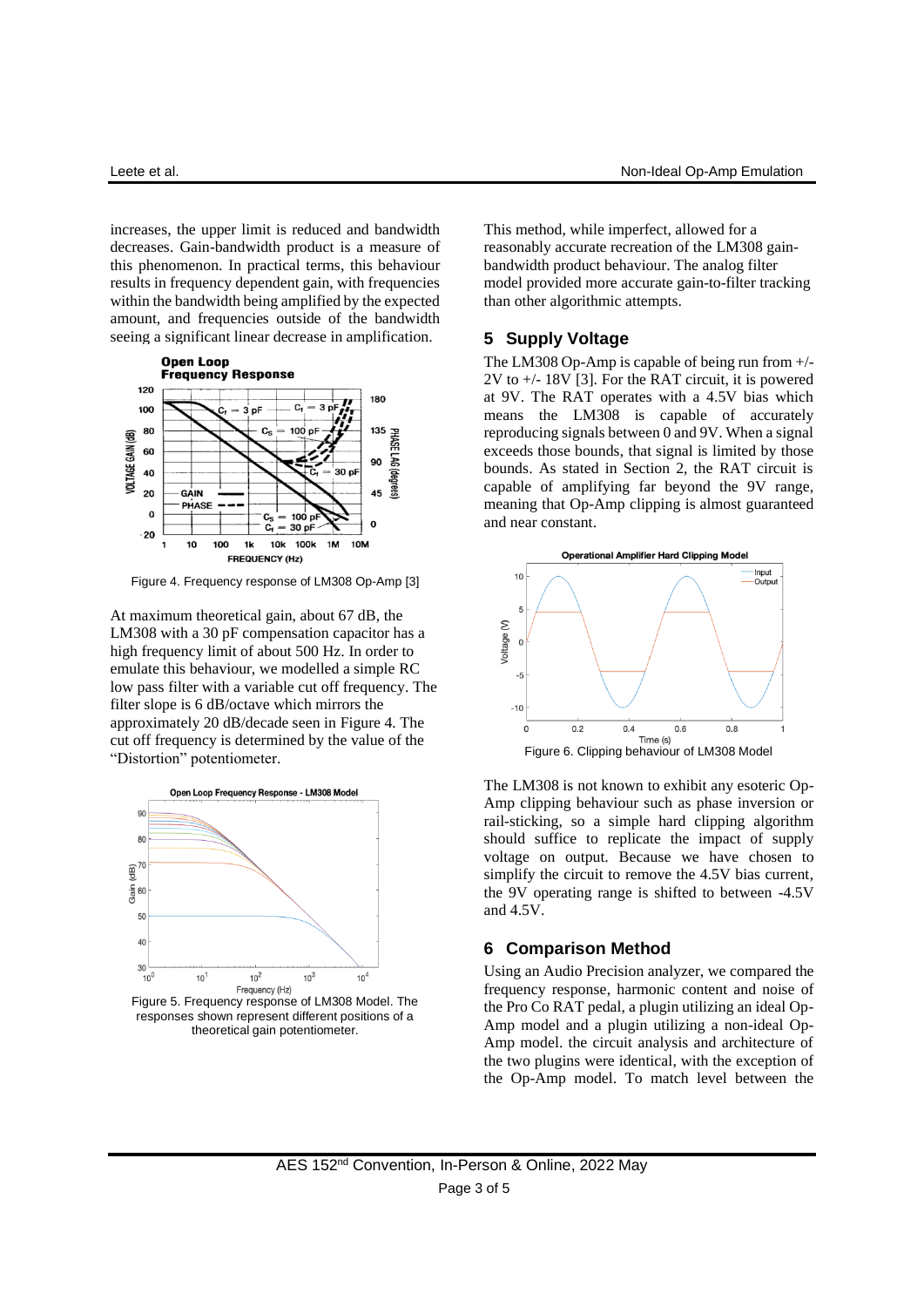hardware and software versions, a Focusrite Scarlett 2i2 was used as an interface. A 0.707V sine wave was routed into the Scarlett and then into Ableton Live. The Pro Co RAT pedal was inserted as a "plugin" using an external audio effect loop and a Radial JCR Reamp device. This allowed for easy switching between the hardware and software versions. The signal was then routed out of the Scarlett and back to the Audio Precision. For the RAT and both plugins, all measurements were taken with "Distortion" and "Volume" maximized, and "Tone" minimized. With the pedal or plugins on, 0.707V were returned to the Audio Precision.

#### **7 Results**

As seen in Figure 7, the RAT pedal exhibits a very smooth frequency response all the way up to 2 kHz, even with a maximum "Distortion" value. Frequencies over 5 kHz are diminished and drop off significantly at 10 kHz. The ideal Op-Amp model exhibited a much more jagged response with a pronounced low end. Frequencies below 1 kHz showed as much as a 6 dB increase from the RAT pedal. The non-ideal Op-Amp model seemed to have split the difference, with a much smoother response than the ideal Op-Amp model but still a 2 dB increase in frequencies below approximately 300 Hz. The nonideal Op-Amp model also dropped off after 10 kHz.



Figure 7. Frequency response of Pro Co Rat pedal (green), ideal Op-Amp model (red) and non-ideal Op-Amp model (blue). Normalized at 1 kHz.

Figure 8 shows that the RAT pedal generates both even and odd harmonics in approximately equal intensity, with a noise floor of approximately -70 dB. Conversely, both Op-Amp models generated exclusively odd harmonics. The ideal Op-Amp

model seemed to have a frequency dependent noise floor, with noise diminishing as frequency increased. The floor was between -30 dB and -50 dB. The nonideal Op-Amp model had the lowest noise floor by a significant margin: approximately -100 dB.



Figure 8. Harmonic distortion and noise floor of Pro Co Rat pedal (blue), ideal Op-Amp (red) and non-ideal Op-Amp (green). 100 Hz test signal.

# **8 Conclusions**

First, the even and odd harmonic structure of the Pro Co RAT pedal was a surprise. Based on the symmetrical Op-Amp and diode clipping, odd harmonics were expected to be the vast majority. The two models reflect that hypothesis. It is difficult to conclude that our RAT model is accurate with such a large difference. However, for frequency response, the non-ideal Op-Amp model did show an improvement over the ideal Op-Amp model. The ideal Op-Amp model is much more jagged, with multiple peaks and troughs, suggesting instability within the model. Further, the non-ideal Op-Amp model outperformed both the RAT pedal and the ideal Op-Amp model in terms of noise. Once again, the high and variable noise floor of the ideal Op-Amp model suggest instability in the model.

One possible cause of this instability is the high gain of the RAT circuit. Without the limiting behaviours of the non-ideal model, the 67 dB of potential gain is fully realized. As a result, the input signal of the Newton-Raphson solver is much less predictable, likely causing instability when simulating diode clipping. In the non-ideal Op-Amp model, slew rate, gain-bandwidth product and supply voltage all work towards restricting the output of the Op-Amp. These behaviours result in a more predictable signal for the